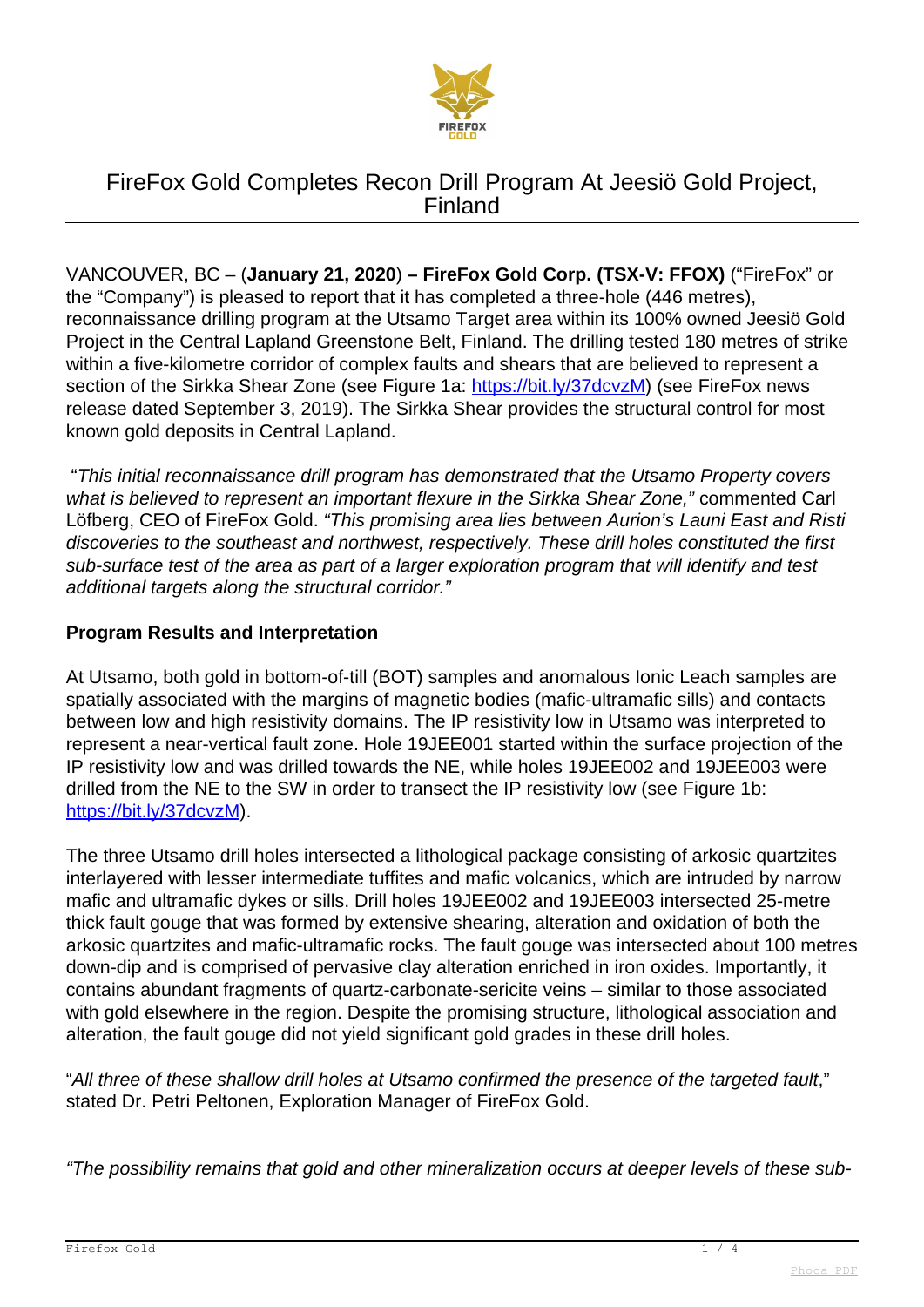

vertical fault zones. Alternatively, and probably more likely, the drilled structure is just one of many within this wide structural corridor, and the source of the gold indicated by the bottom-oftill and Ionic Leach samples is related to other second or third order faults nearby."

Since gold-bearing quartz-carbonate-tourmaline-sulfide veins and altered quartzites are frequently discovered in the Jeesiö Project area (see FireFox news release dated September 3, 2019) and nearby (see Aurion Resources news release dated Feb. 12, 2019), the area remains highly prospective. FireFox is currently planning the follow-up activities, including additional BOT surveys and a mapping campaign to progress its Jeesiö Project.

#### **About the Jeesiö Gold Project**

The Jeesiö Gold Project (the "Project") consists of valid exploration permits, exploration permit applications and exploration reservations covering an area of 279  $km^2$ . The Project is located within a structural corridor transected by both the Sirkka and the Venejoki Shear Zones. The project area is flat, glacial till-covered terrain in the Lapland region of northern Finland, 12 km north-west of the town of Sodankylä. The Project is situated in the Central Lapland Greenstone Belt, which hosts several recent gold discoveries. The observed gold mineralization, structural setting and work to date support the potential for an orogenic gold deposit on the Jeesiö property.

For additional details on the Project, please visit the Company's website www.firefoxgold.com.

#### **Quality Assurance**

The core was transported from the rig to the Company´s core storage facility in Sodankylä, where the geological and geotechnical logging was conducted, and assay intervals selected by FireFox´s exploration team. Intervals were generally 1 m but in some circumstances were modified according to lithological boundaries and other factors. FireFox geologists maintained chain of custody of the samples. The sampling procedures reported in this news release were conducted according to best industry practice, with due attention to quality assurance and quality control, including the insertion of standard and blank samples. After the logged core was cut in half it was transported to the ALS Minerals preparation laboratory in Sodankylä, Finland, with one half stored and the other half crushed, pulverized and split with a riffle splitter. Analysis was completed at ALS Minerals facilities in Loughrea, Ireland and Rosia Montana, Romania using Au-AA24 (50g fire assay with AAS detection for gold) and ME-MS61 (4 acid digestion with ICP-MS detection for 48 elements) methods.

Dr. Petri Peltonen, Exploration Manager of FireFox Gold, is a qualified person as defined by National Instrument 43-101 – Standards of Disclosure for Mineral Projects. Dr. Peltonen has supervised the collection and interpretation of the technical data generated in the Company's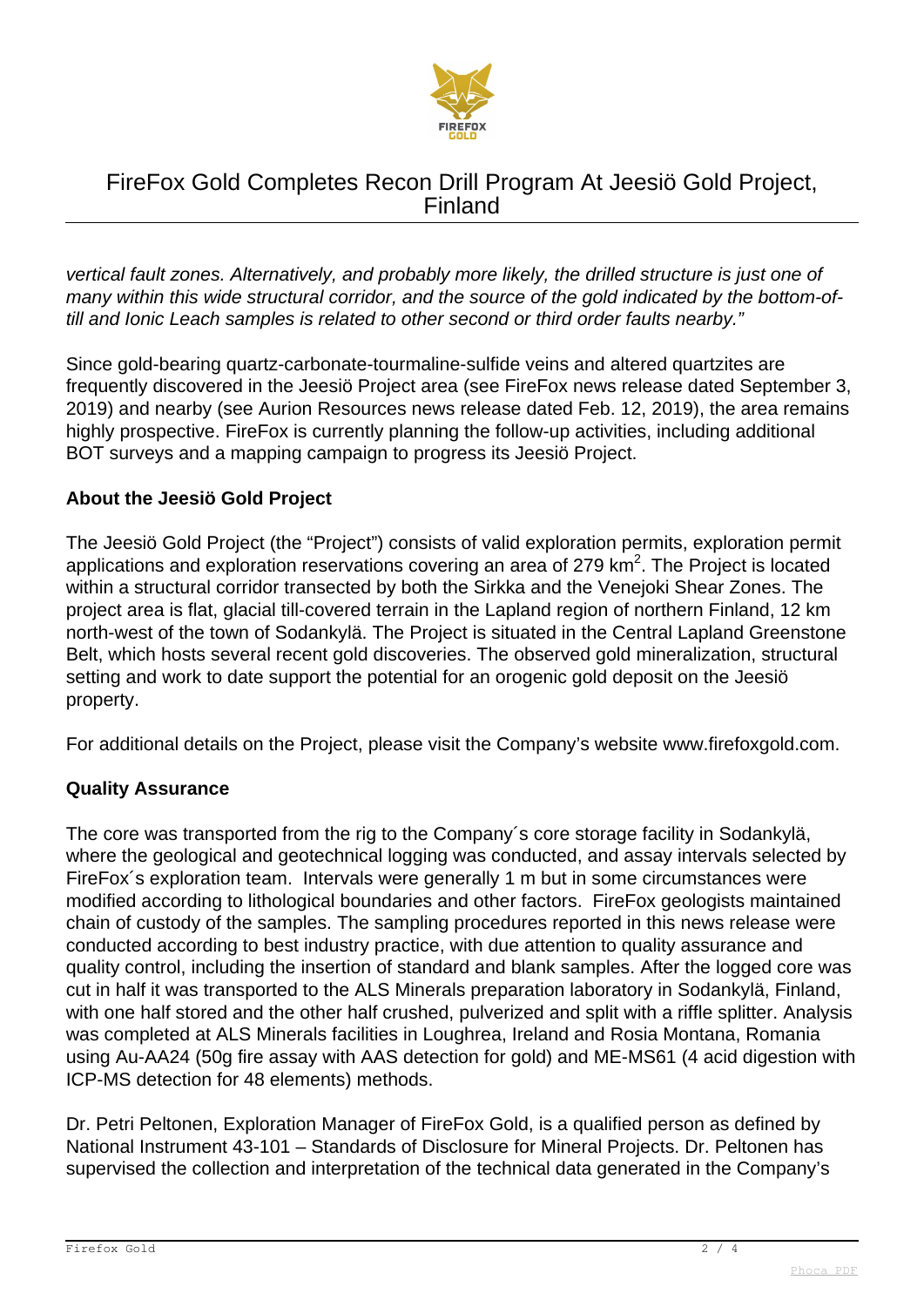

field program and has helped prepare, and approves, the technical information in this news release.

Patrick Highsmith, Certified Professional Geologist (AIPG CPG # 11702) and director of the Company, is a qualified person as defined by National Instrument 43-101. Mr. Highsmith has helped prepare, and approves, the technical information in this news release.

#### **About FireFox Gold Corp.**

FireFox Gold Corp is listed on the TSX Venture stock exchange under the ticker symbol FFOX. The Company is focused entirely on gold exploration in Finland where it is exploring its project portfolio that includes over 150,000 hectares of prospective ground.

Finland is one of the top mining investment jurisdictions in the world as indicated by its multiple top-10 rankings in recent Fraser Institute Surveys of Mining Companies. Having a strong mining law and long mining tradition, Finland remains underexplored for gold. Recent exploration results in the country have highlighted its prospectivity, and FireFox is proud to have a Finland based CEO and technical team.

For more information concerning the Company, please refer to the Company's profile on the SEDAR website at [www.sedar.com.](http://www.sedar.com/)

On behalf of the Board of Directors,

"Carl Löfberg" Chief Executive Officer

Neither TSX Venture Exchange nor its Regulation Services Provider (as that term is defined in policies of the TSX Venture Exchange) accepts responsibility for the adequacy or accuracy of this release.

CONTACT:

FireFox Gold Corp. Email: [info@firefoxgold.com](mailto:info@firefoxgold.com) Telephone: 604-558-7687

Forward Looking Statements

The information in this news release contains forward looking statements that are subject to a number of known and unknown risks, uncertainties and other factors that may cause actual